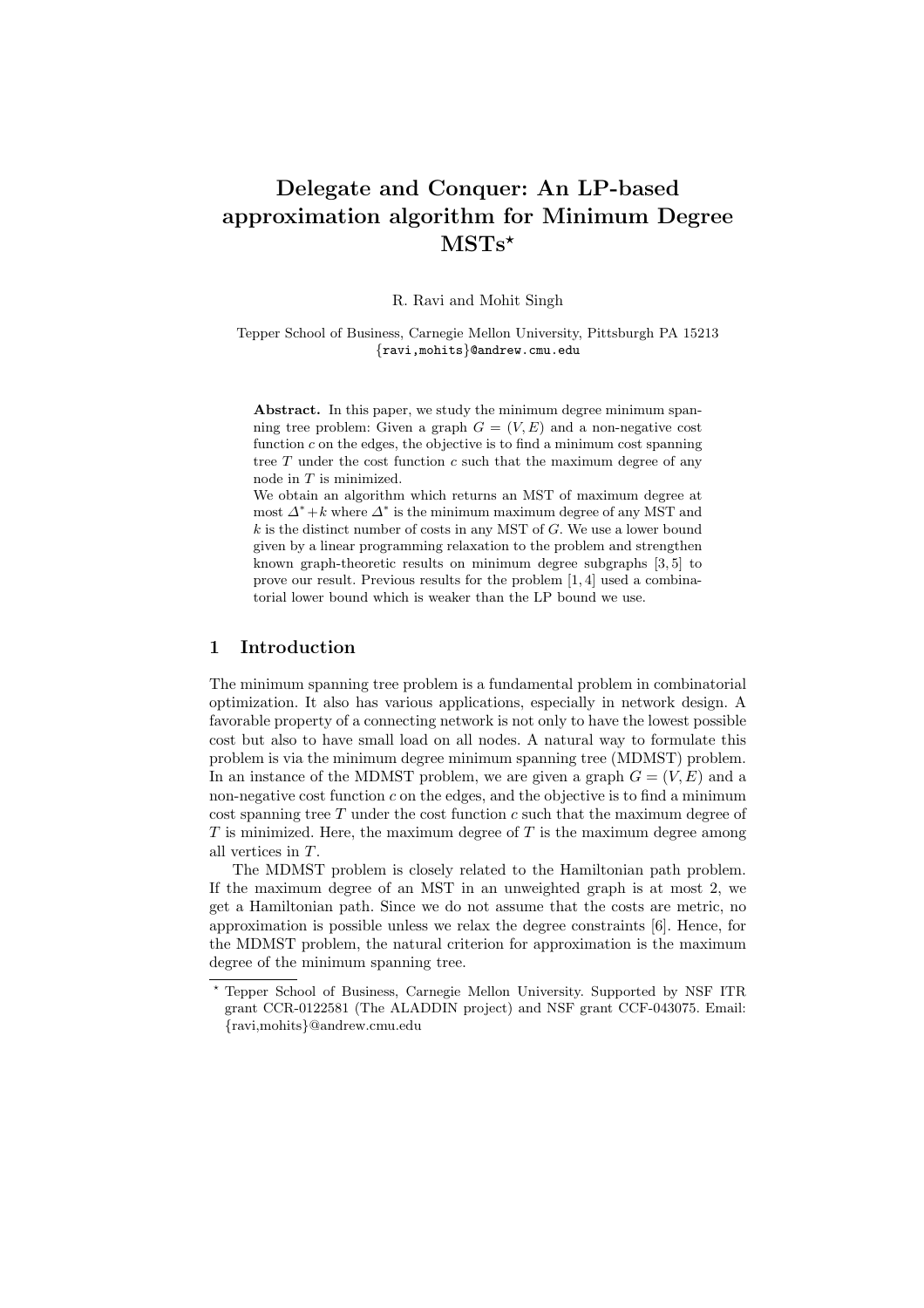#### 1.1 Previous Work

For the MDMST problem, Fischer [4] gave a polynomial time algorithm which returns a minimum spanning tree with maximum degree  $b\Delta^* + \log_b n$  for any  $b >$ 1 where ∆<sup>∗</sup> is the maximum degree of the optimal MST based on the techniques on Furer and Raghavachari [5]. A generalization of the MDMST problem is the bounded degree minimum spanning tree problem (BDMST) in which one is given degree bounds  $(B_v$  for vertex v) in an undirected graph with edge costs c and we demand a minimum cost tree satisfying the degree bounds. The BDMST problem is closely related to the well-studied Travelling Salesman Problem [8]. In particular, if we set  $B_v = 2$  for each vertex v, the BDMST problem reduces to the Travelling Salesman Path Problem which has been studied by Lam and Newman [11].

For the BDMST problem, Konemann and Ravi [9, 10] gave bi-criteria approximation algorithms which return a spanning tree with  $O(B_v + \log n)$  bound on the degree of vertex v and cost  $O(c_{opt})$ . Here n is the number of vertices in the input graph and  $c_{opt}$  is the minimum cost of a spanning tree obeying the degree bounds. Chaudhuri et al [1, 2] gave a quasi-polynomial time algorithm for the MDMST problem which returns a tree of maximum degree  $O(\Delta^* + \frac{\log n}{\log \log n})$ and a polynomial time algorithm that returns a tree of maximum degree  $\tilde{O}(\tilde{\Delta}^*)$ . They also generalize both their algorithm for the BDMST problem giving algorithms with similar bounds on the degree as in the MDMST problem and cost  $O(c_{OPT})$ . All these results [9, 1, 2] for the BDMST problem are derived from results for the MDMST problem  $[4, 1, 2]$ , thus motivating us to concentrate on the latter. Subsequent to our work, Goemans [7] has shown an algorithm for the BDMST problem which returns a tree of optimal cost and degree of vertex  $v$  at most  $B_v + 2$  for each  $v \in V$ .

An interesting restriction of the MDMST problem arises when all costs are in  $\{1,\infty\}$ . Then, as every spanning tree of cost 1 edges is an MST, the MDMST problem reduces to finding a spanning tree in the undirected graph induced by the cost one edges with minimum maximum degree. Fürer and Raghavachari [5] gave an algorithm which returns a tree with maximum degree within  $\Delta^* + 1$ , where  $\Delta^*$  is the degree of the optimal tree.

# 1.2 Our Work and Contributions

All previous algorithms for the MDMST problem worked with a combinatorial lower bound given by a *witness set*. The major contribution in this paper is working with a *stronger* lower bound given by a natural linear programming relaxation of the problem. Also, we strengthen the existing results of Fürer and Raghavachari [5] and Ellingham and Zha [3]. This helps us prove our main theorem below. Here, the maximum degree restriction can be generalized to specify separate bounds on individual nodes.

**Theorem 1.** Given an instance of the minimum degree minimum spanning tree problem on a graph  $G = (V, E)$  with a cost function c on the edges and a degree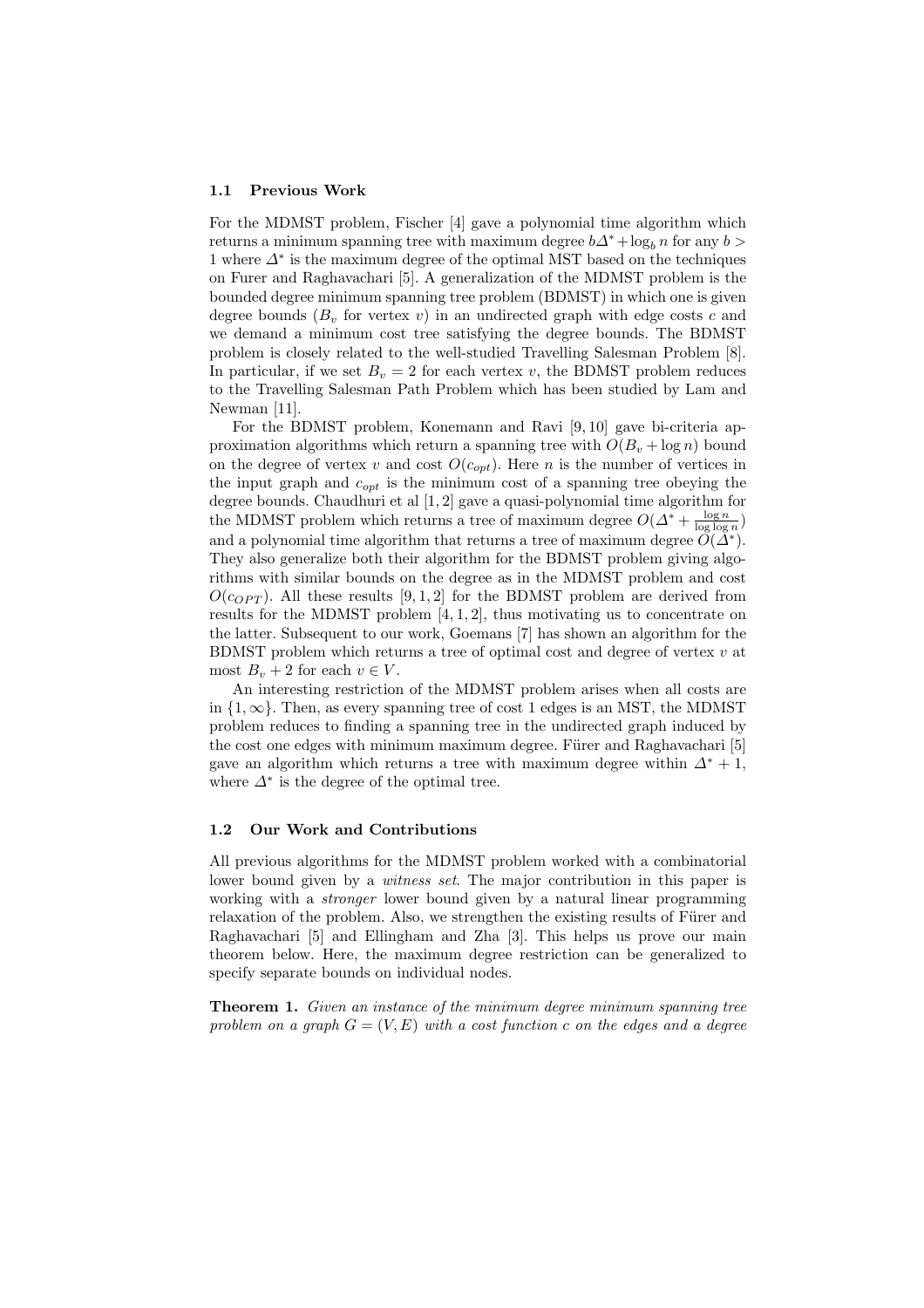bound  $B_v$  on vertex v for each  $v \in V$ , there exists a polynomial time algorithm which shows either that the degree upper bounds are infeasible for any minimum spanning tree of  $G$  or returns an MST in which the degree of each vertex  $v$  is at most  $B_v + k$  where k is the number of distinct costs in any MST.

Note that our Theorem 1 strictly generalizes the result of  $[5]$  since  $k = 1$  in an unweighted graph. We introduce the following new ideas to prove Theorem 1:

– We use linear programming relaxation as a check for infeasibility instead of the witness set that has been used previously  $[4, 1]$ . If the degree bounds are feasible for a fractional MST, we use the optimal LP solution to divide the total degree bound of a vertex  $v$  into  $k$  parts, each assigned to a set of incident edges of a particular cost.

Our strategy is to deal with edges of distinct costs separately. We use the known results for the unweighted case of the problem given by Fürer and Raghavachari [5] and its generalizations by Ellingham and Zha [3] to prove a weaker version of theorem 1 with degree guarantees of  $B_n + 2k - 1$  instead of  $B_v + k$  as claimed in the theorem. This we prove in Section 3.

- We strengthen the existing results of [5] in Theorem 4, by showing that when we do not find a witness for infeasibility we can obtain a solution where the degree bound is strictly satisfied for one chosen vertex while still ensuring that the violation of this bound is at most one for any other vertex. Similarly, we strengthen the results of Ellingham and Zha [3] in Theorem 5 (Section 4). We believe that these improvements are interesting in their own right.
- We use the strengthened guarantees in Theorem 4 and Theorem 5 to prove Theorem 1. We do this by applying the methods of Theorem 5 on different unweighted subgraphs, each naturally defined by edges of a particular cost that are used in an MST. This application proceeds in the top-down order by considering subgraph of progressively decreasing costs. At each step, we assign vertices to cost classes in which they can exceed their degree bound by at most one. We then inductively ensure that any such vertex does not exceed its bound in any other cost class. The resulting delegate-and-conquer algorithm is presented in Section 5, along with a proof of our main result.

## 2 Structure of MSTs

In this section, we prove some properties of MSTs. We then show the implication of these properties on the structure of the optimal solution to the linear programming relaxation to the MDMST problem.

#### 2.1 Forest over Forest Problem

We define a new problem which will be used later for the MDMST problem.

Given a forest  $F$  of a graph  $G$ , we call  $H$  a  $F$ -tree of  $G$  if  $H$  does not contain any edge  $e = \{u, v\}$  such that both u and v are in the same component of F and  $F \cup H$  is a spanning tree over each connected component of G. Note that for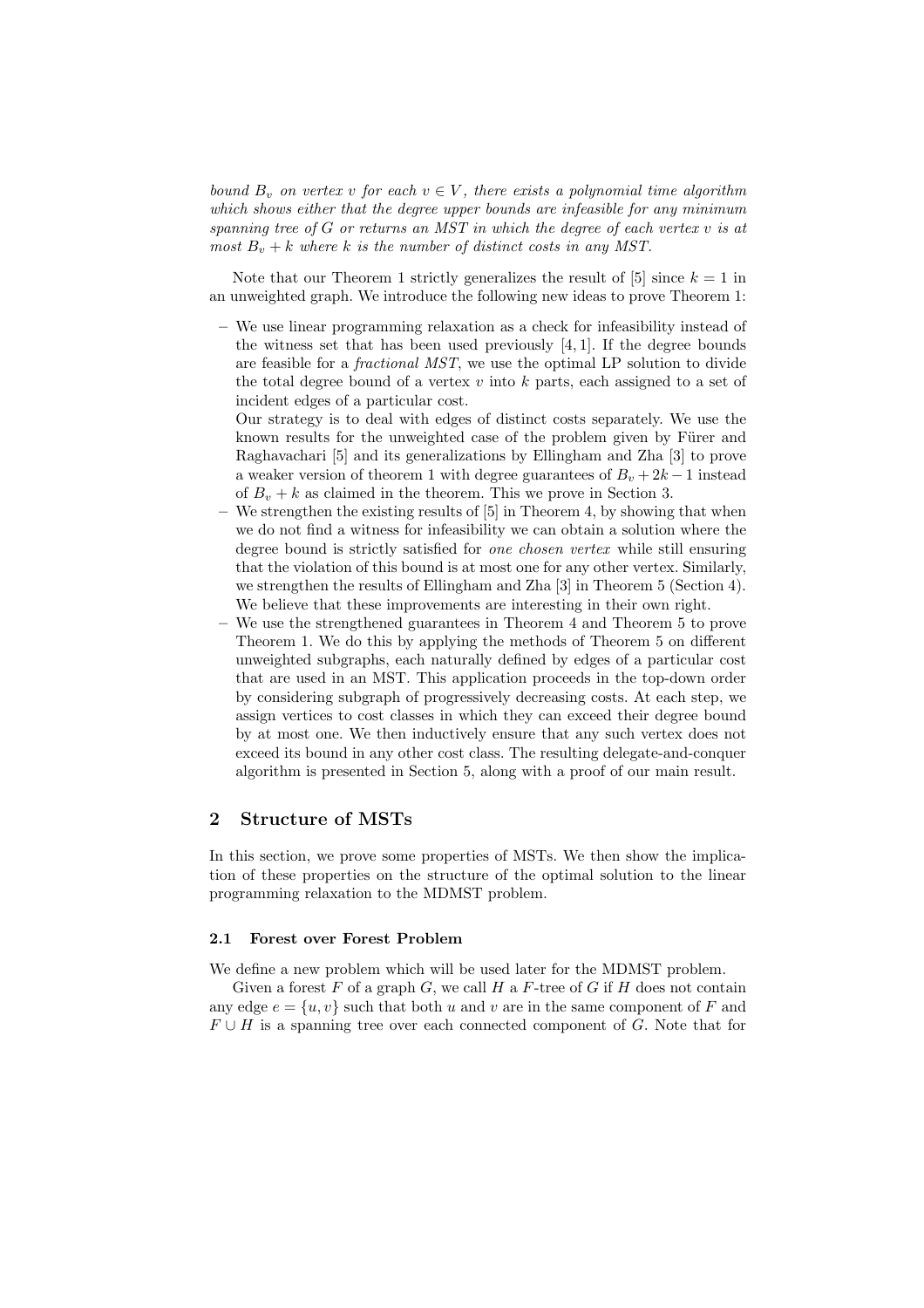any F-tree H of G,  $|H| =$  (number of connected components in F) – (number of connected components of  $G$ ).

In an instance of the forest over forest problem, we are given an unweighted graph  $G = (V, E)$  a forest F with connected components  $\mathcal{C}(F) = \{C_1, \ldots, C_k\}$ and a degree bound  $B_v$  for each vertex  $v \in V$ . The problem is to find a F-tree H of G such that  $deg_H(v) \leq B_v$ .

We also define a notion of *witness set* which forms the basis of the algorithms of Ellingham and Zha [3] and Fürer and Raghavachari [5]. Given a set  $W \subset V$ and partition  $\mathcal P$  of connected components of F, we say  $(W, \mathcal P)$  is a witness if each edge  $e$  with endpoints in different sets of  $P$  must have at least one endpoint in W. The following lemma is straightforward and proved in [3].

**Lemma 1.** [3] If  $(W, \mathcal{P})$  is a witness, then  $\sum_{w \in W} deg_H(w) \geq |\mathcal{P}| - \kappa(G)$  for any F-tree H of G, where  $\kappa(G)$  is the number of connected components of G.

The following theorem was proved by Ellingham and Zha [3] for the forest over forest problem.

**Theorem 2.** [3] There exists a polynomial time algorithm which given an instance of the forest over forest problem over a graph  $G = (V, E)$  and a forest F with degree bound  $B_v$  for each vertex  $v \in V$ , returns a F-tree H and a witness  $(W, \mathcal{P})$  such that:

- 1. If  $W \neq \phi$ , then the witness  $(W, \mathcal{P})$  shows that  $\sum_{w \in W} deg_{H'}(w) \geq (\sum_{w \in W} B_w) +$ 1 for each F-tree H' of G, i.e., the degree bounds are infeasible for any  $\overline{F\text{-}$ tree of G.
- 2. If  $W = \phi$ , then  $deg_H(v) \leq B_v + 1$  for each  $v \in V$ .

The MDST problem (unweighted MDMST problem) is a special case when  $F = \phi$ . Then the problem reduces to finding a spanning tree of G and the guarantees of the above theorem are exactly the same as those of Fürer and Raghavachari [5].

#### 2.2 Laminar Structure of an MST

Given a graph  $G = (V, E)$  with cost function c on the edges, let the cost function  $c$  take at most  $k$  different values on the edges of the MST. Without loss of generality, we can delete all edges of  $G$  of other costs since they do not occur in any MST. We also assume, without loss of generality, that the range of  $c$  is  $\{1, \ldots, k\}$  as the particular values do not change the structure of any MST.

Let  $G^{\leq i}$  denote the graph over  $V(G)$  with only those edges of  $E(G)$  that cost at most i. We let  $G^{\leq 0}$  denote the graph over vertex set  $V(G)$  with no edges. Let  $G<sup>i</sup>$  denote the graph with vertex set  $V(G)$  and edges in  $E(G)$  which cost exactly i. The following lemma is a standard result about minimum spanning trees.

**Lemma 2.** T is a minimum spanning tree of a graph G iff  $T^i$  is a  $G^{\leq i-1}$ -tree of  $G^{\leq i}$  for each i.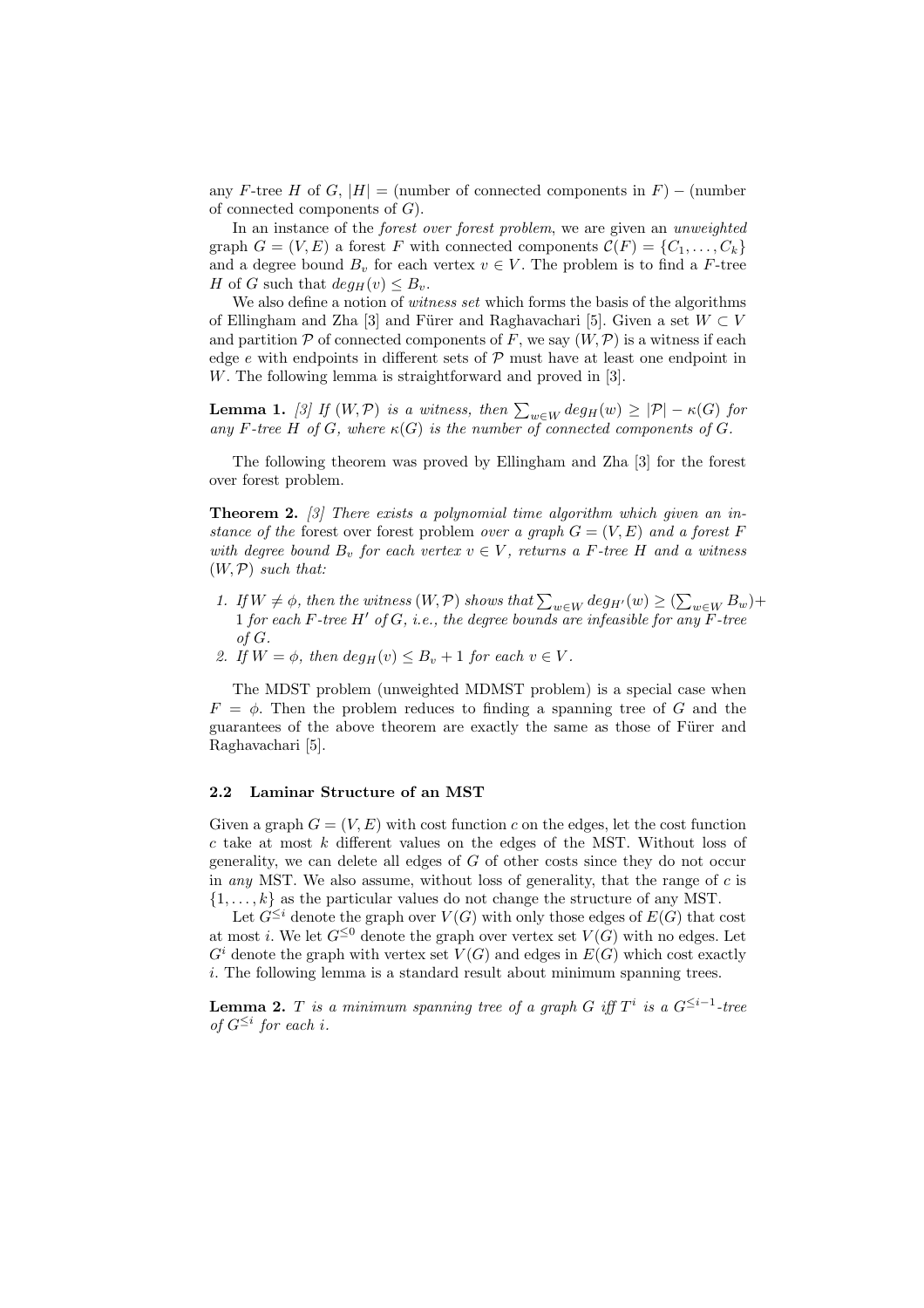Hence, we also delete all edges  $e$  of cost  $i$  or higher which have both endpoint of  $G^{\leq i-1}$  without affecting any MST T of G. More importantly, Lemma 2 implies that we can independently select the edges of each cost class one at a time and solve the appropriate unweighted forest over forest problem to form an MST. The main issue is to manage the degree of any vertex across different cost classes.

## 2.3 LP Relaxation

We formulate the following integer program  $MST_{IP}$  for the problem considered in Theorem 4 which is a generalization of the MDMST problem.

$$
opt_B = min \quad \sum_{e \in E} c_e x_e \tag{1}
$$

$$
s.t. x(\delta(v)) \le B_v \,\forall v \in V,\tag{2}
$$

$$
x \in SP_G,\tag{3}
$$

$$
x \ \ integer. \tag{4}
$$

Here  $SP_G$  is the spanning tree polyhedron, i.e., a linear description of the convex hull of all spanning trees of G. It is well known that optimization over  $SP_G$  can be achieved in polynomial time [12]. We then relax the integrality conditions to obtain  $MST_{LP}$ . If the optimum value of  $MST_{LP}$  is more than the cost of an MST of G, then clearly the problem is infeasible.

Let  $x^*$  denote an optimal basic feasible solution to  $MST_{LP}$ . The following lemma follows directly from LP duality and is implicit in [9].

**Lemma 3.** [9] The optimal basic feasible solution  $x^*$  to  $MST_{LP}$  can be written as a convex combination of spanning trees, i.e, there exists spanning trees ten as a convex comomution of spanning trees, i.e, there exists spanning trees  $T_0, \ldots, T_n$  and constants  $\lambda_0, \ldots, \lambda_n$  such that  $x^* = \sum_{i=0}^n \lambda_i T_i$ ,  $\sum_{i=0}^n \lambda_i = 1$  and  $\lambda_i > 0$  for each  $0 \leq i \leq n$ . Here n is the number of vertices in the graph G.

The following corollary to Lemma 3 is straightforward.

**Corollary 1.** If  $c(x^*) = c_{MST}$  then each of the spanning trees  $T_0, \ldots, T_n$  obtained from Lemma 3 are minimum spanning trees.

*Proof.* As  $x^* = \sum_{i=0}^n \lambda_i T_i$ , we have  $c_{MST} = c(x^*) = \sum_{i=0}^n \lambda_i c(T_i) \leq \sum_{i=0}^n \lambda_i c_{MST}$ *c*<sub>MST</sub>  $\sum_{i=0}^{\infty} \lambda_i = \sum_{i=0}^{\infty} \lambda_i t_i$ , we have  $c_{MST} = c(x^+) = \sum_{i=0}^{\infty} \lambda_i c(t_i) \leq \sum_{i=0}^{\infty} \lambda_i c^{MSS}$ <br>*c<sub>MST</sub>*  $\sum_{i=0}^{\infty} \lambda_i = c_{MST}$ . Hence, each of the inequalities  $c_{MST} \leq c(T_i)$  must hold at equality.  $\Box$ 

#### 2.4 LP relaxation for Forest over Forest problem

Given a forest over forest problem of constructing a  $F$ -forest of graph  $G$  with degree bound  $B_v$  for each vertex  $v \in V$ , we formulate the following natural IP formulation for the forest over problem which we call the  $IP_{FOR}(F, G)$ . Observe that this a feasibility problem as a forest over forest problem is over an unweighted graph.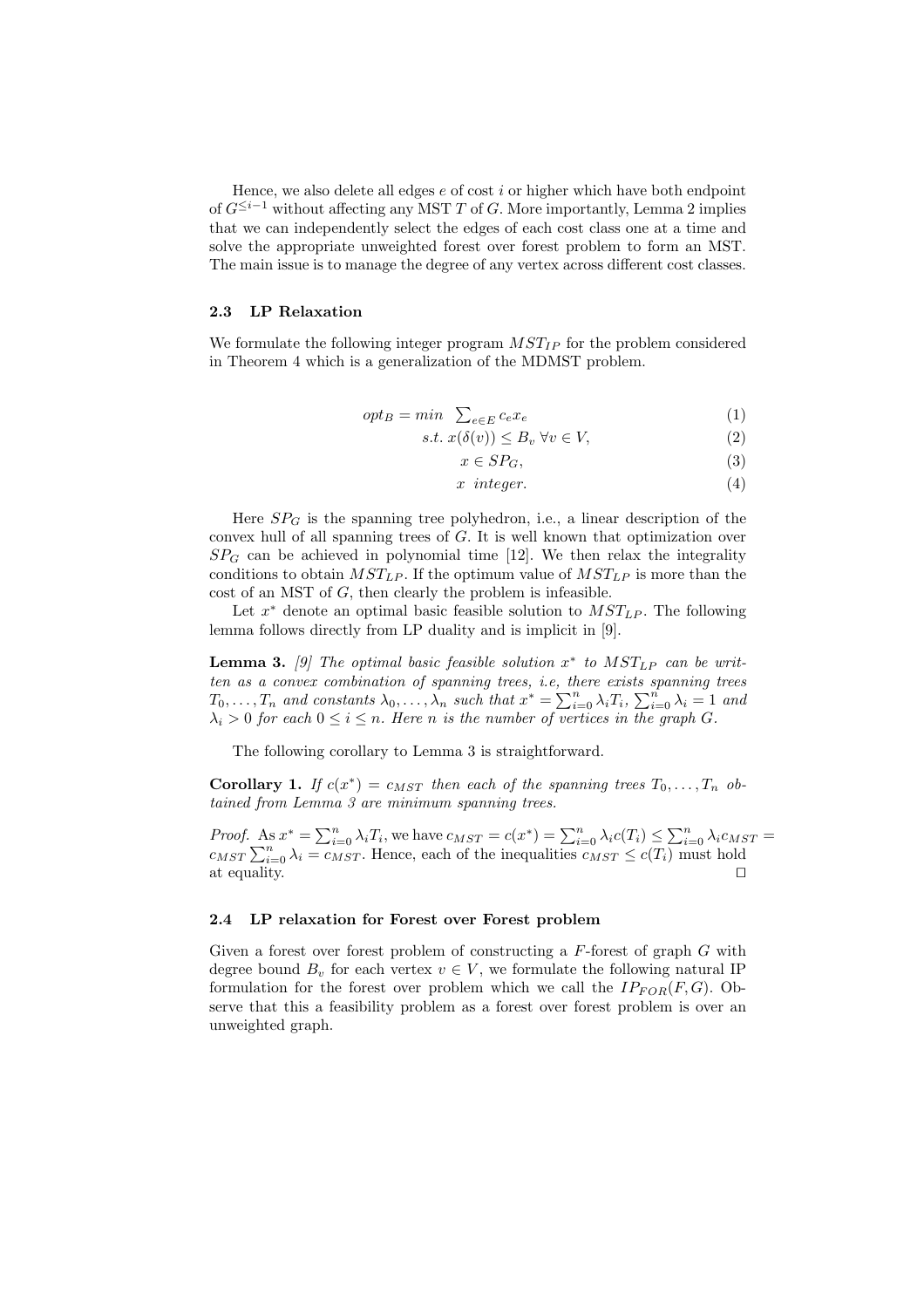$$
opt = min \qquad \qquad 0 \tag{5}
$$

$$
s.t. \quad x(\delta(v)) \le B_v \quad \forall v \in V,\tag{6}
$$

$$
x \in SF(G/F),\tag{7}
$$

$$
x \in \{0, 1\},\tag{8}
$$

Here  $G/F$  denotes the graph formed when we shrink components of each component of F in to a single vertex in G and  $SF(G)$  denote the natural linear formulation for the incidence vectors of all maximal spanning forests of G generalized from [12, 9] (This is the same as the formulation for the incidence vectors of the bases of the graphic matroid of  $G$ ). If we relax the integrality constraints, we get a LP relaxation which we denote by  $LP_{FOR}(F, G)$ . Later in Lemma 5, we show that if there exists a witness showing infeasibility of the degree bounds then the above LP relaxation is also infeasible.

#### 2.5 Decomposing MSTs into Forests over Forests

To obtain any minimum spanning tree on an edge-weighted graph  $G$ , we need to solve the  $LP_{FOR}(G^{\leq i}, G^{\leq i+1})$  for each  $i = 0, \ldots, k-1$  where k is the number of distinct edge-costs in any minimum spanning tree of  $G$ . Now, we show that  $MST_{LP}$  actually solves each of these forest over forest problems with appropriate degree bounds.

ree bounds.<br>Let  $B_v^i = \sum$  $e \in \delta(v), c(e) = i x_e^*$ . Observe that  $\sum_{i=1}^k B_v^i \leq B_v$ . Let  $y_e^i = x_e^*$  if  $c(e) = i$  else  $y_e^i = 0$  for each  $i = 1, ..., k$  and  $e \in E$ . Then we have the following lemma.

**Lemma 4.** For each  $1 \leq i \leq k$ ,  $y^i$  is a feasible solution to the linear programming relaxation of the forest over forest problem of finding a  $G^{\leq i-1}$ -tree of  $G^{\leq i}$ with degree bound  $B_v^i$  for each vertex  $v \in V$ .

*Proof.* Let  $x^* = \sum_{j=0}^n \lambda_j T_j$  as in Lemma 3. Let  $H_j^i$  be the forest formed by cost-i edges in tree  $T_j$ . Clearly, each of the forests  $H_j^i$  is a valid  $G^{\leq i-1}$ -tree of CSU-t euges in the  $I_j$ . Clearly, each of the forests  $H_j$  is a valid  $G^{-1}$  -thee of  $G^{\leq i}$  but may violate the degree bounds. By definition,  $y^i = \sum_{j=0}^n \lambda_j H_j^i$  and hence is a valid fractional solution to  $LP_{FOR}(G^{\leq i-1}, G^{\leq i})$ . Also, it satisfies the mence is a valid fractional solution to  $L_{FOR}(G^{\perp})$ ,  $G^{\perp}$ ). Also, it satisfiest degree constraints by definition as  $\sum_{e \in \delta(v)} y^{i}(e) = \sum_{e \in \delta(v), c(e) = i} x_e = B_v^{i}$  $\Box$ 

The following lemma shows that the LP gives a stronger notion of infeasibility than any witness.

**Lemma 5.** If there exists a witness  $(W, \mathcal{P})$  showing that the degree bounds are infeasible then the  $LP_{FOR}(F, G)$  is infeasible.

*Proof.* If  $(W, \mathcal{P})$  is a witness showing that the degree bounds are infeasible then for any F-tree H,  $\sum_{v \in W} deg_H(v) \ge \sum_{v \in W} B_v + 1$ . Hence, the above holds for F-trees  $H_0, \ldots, H_n$ . For any convex combination, we get

$$
\sum_{v \in W} \sum_{i=0}^{n} \alpha_i deg_{H^i}(v) \ge \sum_{i=0}^{n} \alpha_i (\sum_{w \in W} B_w + 1) \ge \sum_{v \in W} (\sum_{i=0}^{n} \alpha_i B_v) + 1 = \sum_{v \in W} B_v + 1
$$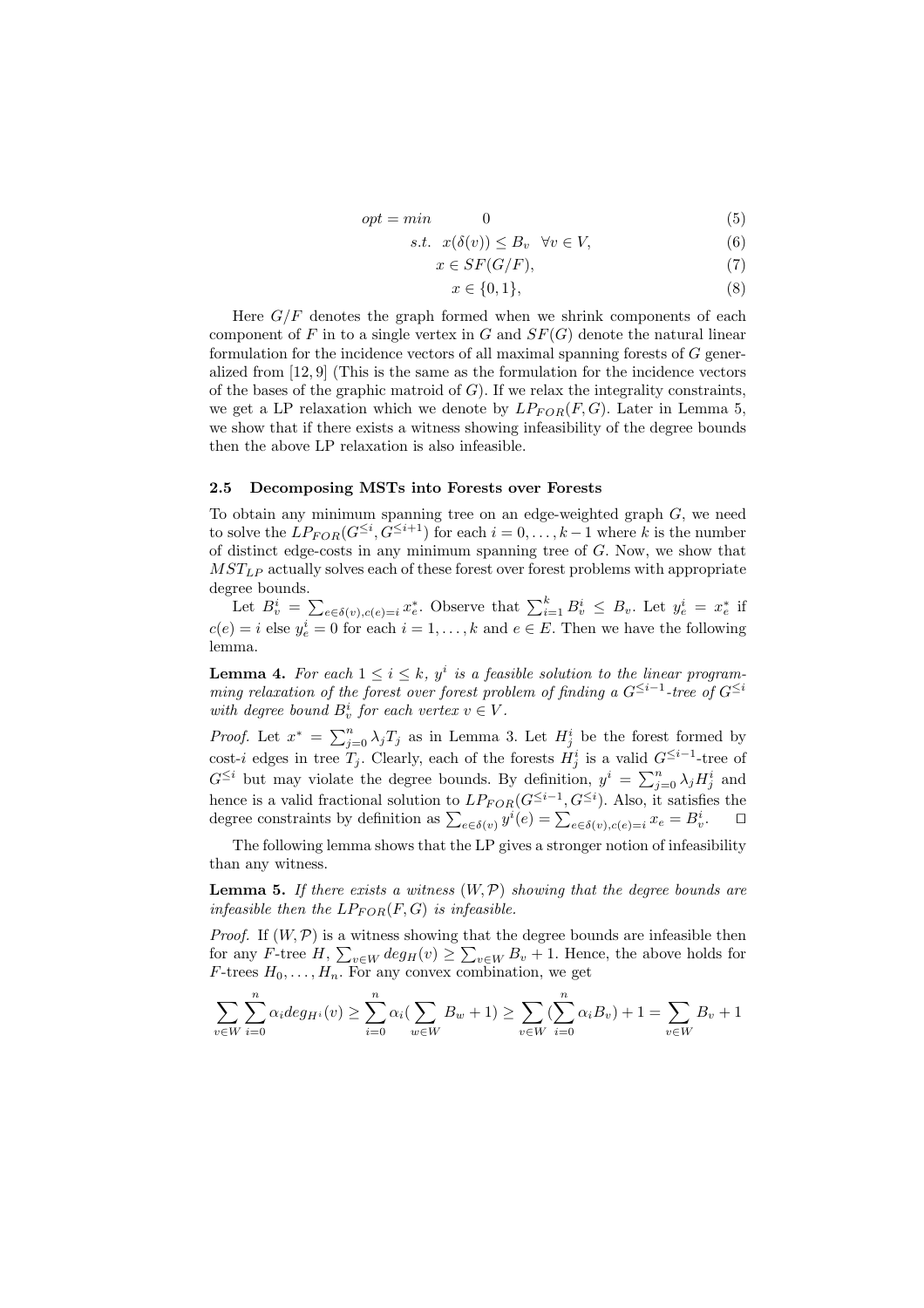since  $\sum_{i=0}^{n} \alpha_i = 1$ . Since any feasible solution to  $LP_{FOR}(F, G)$  dominates a convex combination of  $F$ -trees (variant of Lemma 3), the degree constraint for at least one node in  $W$  must be violated.  $\square$ 

# 3 Weaker Algorithm

As a warm-up, we describe an algorithm which uses the linear programming relaxation for the MDMST problem and the algorithm of Ellingham and Zha [3] as stated in Theorem 2 to obtain a weaker guarantee than claimed in Theorem 1.

Given an instance of MDMST problem over  $G = (V, E)$ , cost function c and degree bound  $B_v$  on vertex v, the algorithm  $Alg-Weak$  is as follows:

- 1. Find  $x^*$  the optimum solution to the linear programming relaxation to the problem. If  $c(x^*) > c_{MST}$ , declare the problem infeasible.
- 2. Define  $B_v^i = \sum_{e \in \delta(v), c(e) = i} x_e^*$ . For each i, we construct  $G^{\leq i-1}$ -tree  $H^i$  of  $G^{\leq i}$  with degree bounds  $[B_v^i]$  for each vertex  $v \in V$  using the algorithm described in Theorem 2.
- 3. Return the MST  $T = \bigcup_i H^i$ .

Theorem 3. Algorithm Alg-Weak for the MDMST problem on graph G with a degree bound  $B_v$  on vertex v for each  $v \in V$  and a cost function c returns an MST such that the degree of any vertex v is at most  $B_v + 2k - 1$  or shows that the degree bounds are infeasible for any MST of G.. Here, k is the number of distinct edge costs in any MST.

*Proof.* The algorithm declares the degree bounds infeasible only if  $c(x^*) > c_{MST}$ . Clearly, then the degree bounds are infeasible for any MST. We only need to argue that if the  $c(x^*) = c_{MST}$ , then the tree returned satisfies the claimed degree bounds and is an MST.

First, observe the tree T returned is an MST as it is a union of  $G^{\leq i-1}$ -tree  $H^i$  of  $G^{\leq i}$  for each i (see Lemma 2).

We only need to show that the algorithm in Theorem 2 returns a F-tree and not a witness set showing infeasibility of the degree bounds. However, this directly follows from Lemma 5.

Observe that the degree of any vertex v in tree T is exactly  $deg_T(v) = \sum_{i=1}^k deg_{H^i}(v) \le \sum_{i=1}^k (|B_v^i| + 1) < \sum_{i=1}^k (B_v^i + 2) \le B_v + 2k$ . Here the last inequality follows from the fact that  $\sum_{i=1}^k B_v^i \le B_v$ , which proves bound as claimed. This proves Theorem 3.  $\Box$ 

## 4 A refined characterization of witnesses

In this section, we strengthen Theorem 2 which will help us obtain improved guarantees for the MDMST problem. However, to illustrate the strengthening without getting mired in notation, we first state and prove the strengthening of the result of Fürer and Raghavachari [5] for spanning trees rather than for forests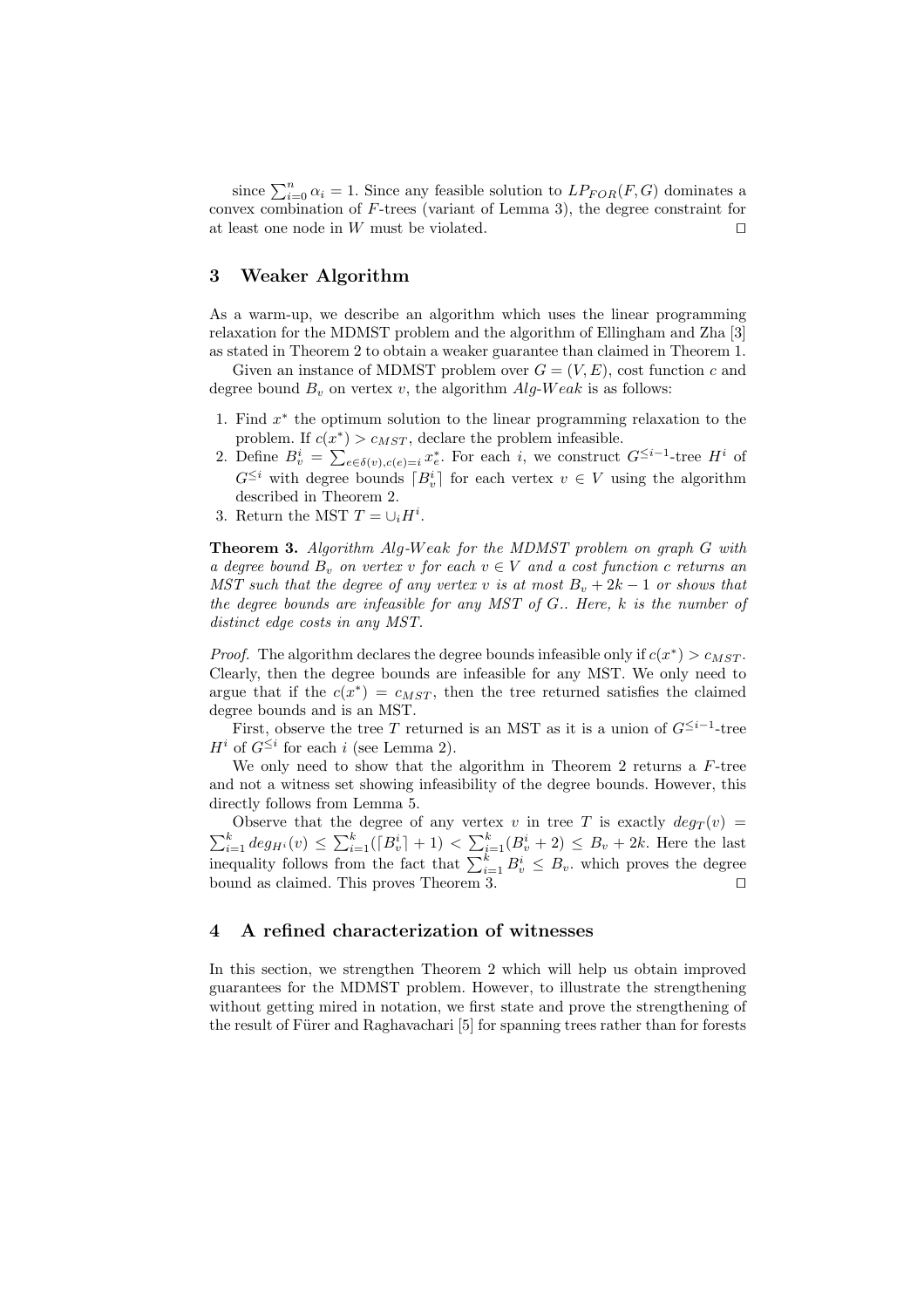over forests. Recall however that Theorem 2 is a generalization of the result of Fürer and Raghavachari [5], so the ideas in this strengthening generalize with some extra work allowing us to prove Theorem 5 in the the spirit of Theorem 4 (that is described in extended version of this paper [13]).

### 4.1 Improving Unweighted Minimum Degree Spanning Trees

Fürer and Raghavachari [5] present an algorithm which returns a tree of maximum degree  $\Delta^* + 1$  where  $\Delta^*$  is the minimum maximum degree of any tree.

We prove a stronger version of their theorem which is useful for the weighted version of the problem. The algorithm is similar to the algorithm of Fürer and Raghavachari [5] but our stopping criterion is more stringent.

Given a tree T and an edge  $f \notin T$ , let  $Cycle(T, f)$  denote the set of vertices on the unique cycle in  $T \cup f$ .

**Theorem 4.** Given a connected graph  $G = (V, E)$ , degree bound  $B<sub>v</sub>$  for each vertex  $v \in V$ , there is a polynomial time algorithm which returns a spanning tree T and witness set  $W \subset V$  (possibly empty) such that

- 1. Infeasibility: If  $W \neq \phi$ , then for any tree T',  $\sum_{w \in W} \deg_{T'}(w) \geq \sum_{w \in W} B_w +$ 1, *i.e.*, the degree bounds are infeasible for any spanning tree of  $\overline{G}$ .
- 2. Solution: If  $W = \phi$ , then for each node  $v \in V$ ,  $deg_T(v) \leq B_v + 1$ .
- 3. Strong Solution: If  $W = \phi$ , then for each node in  $v \in V$ , there exists a tree  $T_v$  such that  $deg_{T_v}(v) \leq B_v$  and for each  $u \in V \setminus \{v\}$ ,  $deg_{T_v}(u) \leq B_u + 1$ .

While the algorithm of Fürer and Raghavachari [5] results in a tree satisfying conditions 1 and 2 only, we continue to improve the solution until we satisfy condition 3 or find a new witness for infeasibility.

## Algorithm Alg-Unweighted

- 1. Find any spanning tree T.
- 2. Initialize  $Ugly(T) = \{v| deg_T(v) \ge B_v + 2\}, Bad(T) = \{v| deg_T(v) = B_v + 1\},$  $Good(T) = \{v | deg_T(v) \leq B_v\}, \ MakeGood(u) = (u) \text{ for each } u \in Good(T).$ Return  $(T, \phi)$  if  $Bad(T) \cup Ugly(T) = \phi$ .
- 3. If there exists edges  $e = (u_1, u_2) \in T$  and  $f = (v_1, v_2) \in E \backslash T$ , such that e and f are swappable (i.e., e lies in the cycle closed by f in T),  $v_1, v_2 \in Good(T)$ and either  $u_1$  or  $u_2 \notin Good(T)$ , then do for each  $w \in Cycle(T, f) \cap (Ugly(T) \cup$  $Bad(T)$ :
	- (a)  $Good(T) \leftarrow Good(T) \cup \{w\}$
	- (b)  $Uqly(T) \leftarrow Uqly(T) \setminus \{w\}$ ,  $Bad(T) \leftarrow Bad(T) \setminus \{w\}$ .
	- (c)  $Make good(w) \leftarrow (v_1, v_2).$
- 4. If any w is shifted from  $Ugly(T)$  to  $Good(T)$  in Step 3, then  $T \leftarrow Improve(w, T)$ and Return to Step 2.
- 5. Return  $(T, W = Ugly(T) \cup Bad(T))$

The procedure  $Improve(w, T)$  is implemented as follows: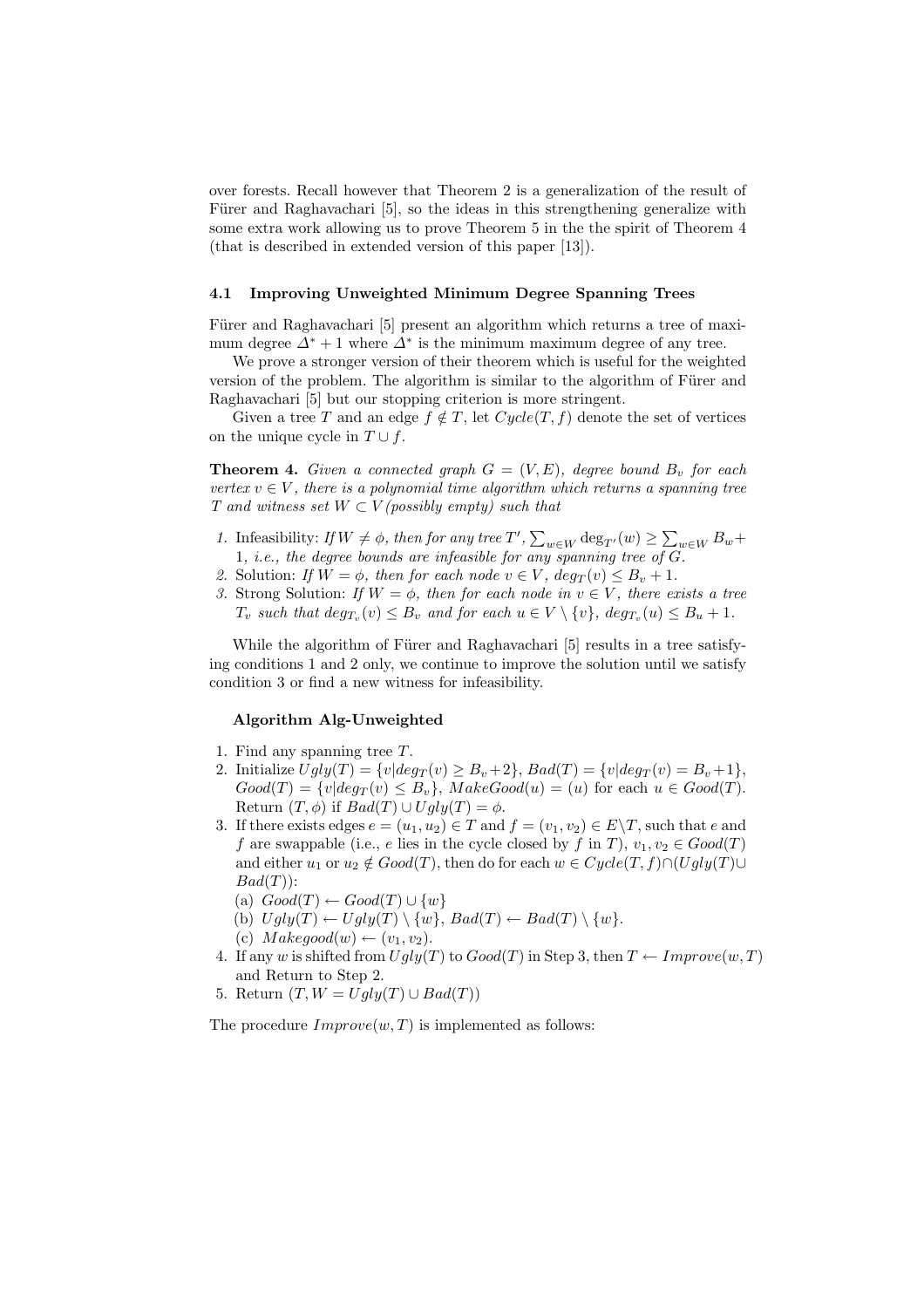- 1. If  $MakeGood(w) = w$ , then return T.
- 2. If  $MakeGood(w) = (u, v)$ , let  $T_u$  and  $T_v$  be the subtree containing u and v in  $T \setminus W$  where  $W = Bad(T) \cup Ugly(T)$ . Here,  $Bad(T)$  and  $Ugly(T)$ are as defined by the algorithm before w is shifted to  $Good(T)$ . Let  $T'_u$  $Improve(u, T_u)$  and  $T'_v = Improve(v, T_v)$ . Return  $T' = T \cup T'_u \cup T'_v \cup \{u, v\} \setminus T'_v$  $(T_u \cup T_v \cup e)$  where  $e \in Cycle({u, v}, T)$  and is incident at w.

The procedure  $Improve(w)$  ensures that the degree of one ugly vertex reduces by at least 1 while no new ugly vertices are introduced in the resulting swaps. This is ensured by the following Lemma from  $[5]$ . A vertex v is called non-blocking in T if  $deq_T(v) \leq B_v$ .

**Lemma 6.** [5] Suppose that  $w \in Bad$  is marked Good in iteration i, when edge  $(u, v)$  is scanned in Step 3c of the algorithm. Then w can be made non-blocking by applying improvements to the components of  $F_i$  containing u and v where  $F_i$ is the subgraph of T generated by nodes marked good in iteration i.

Now, we prove Theorem 4.

*Proof.* Suppose  $W \neq \emptyset$ . Let  $C_1, \ldots, C_r$  be the components formed after removing W from T. Clearly, there does not exist any edge from  $C_i$  to  $C_j$  for any  $i, j$ else we would have found it in Step 3. Also number of components is at least  $r \ge \sum_{w \in W} deg_T(w) - 2(|W| - 1) \ge \sum_{w \in W} (B_w + 1) - 2(|W| - 1)$ , since  $deg_T(w) \ge$  $B_w + 1$  for each  $w \in Bad(T)$  and  $deg_T(w) > B_w + 1$  for each  $w \in Ugly(T)$ . Let  $W = \{w_1, w_2, \ldots, w_p\}$ . Then,  $(W, \mathcal{P} = \{C_1, \ldots, C_r\{w_1\}, \ldots, \{w_p\}\})$  is a witness as there is no swap edge wrt to  $W$ . Hence by Lemma 1 since  $G$  is connected, there must be at least  $r + |W| - 1$  edges incident at vertices in W in any tree  $T'$ , i.e., st be at least  $r + |W| - 1$  edges incident at vertices in W in any tree T , i.e.,<br> $w \in W \deg_{T'}(w) \ge \sum_{w \in W} B_w + |W| - 2(|W| - 1) + |W| - 1 = \sum_{w \in W} B_w + 1$ . This proves  $(1)$  in the theorem.

Suppose now that  $W = \phi$ . Algorithm  $Alg - Unweighted$  returns a spanning tree T and set  $W = Ugly(T) \cup Bad(T) = \phi$ . Hence every vertex has been marked Good implying that for any vertex  $v \in V$ ,  $deg_T(v) \leq B_v + 1$ , proving (2).

Now, we prove (3). Assume that  $W = \phi$ . Take any  $v \in V$ . Hence,  $v \in Good(T)$ where T is the final tree returned by the algorithm. Either  $deg_T(v) \leq B_v$  in which case  $T_v = T$  suffices. Else  $deg_T(v) = B_v + 1$  and v was shifted from  $Bad(T)$  to  $Good(T)$  in step 3b. Then by Lemma 6, there exist a series of swaps which do not increase the degree of any vertex  $u \in V$  above  $B_u + 1$  and make v non-blocking. The tree  $T_v$  obtained after performing these swaps by invoking  $Improve(v, T_v)$ suffices for proving (3).  $\Box$ 

## 4.2 Forests over Forests Revisited

In this section, we obtain strengthening of the results of Ellingham and Zha [3] on the lines of the results in Section 4.1. We are given an instance of forest over forest problem to construct a F-tree of G satisfying the degree bounds  $B<sub>v</sub>$  for each vertex  $v \in V$ . We first begin with a few definitions.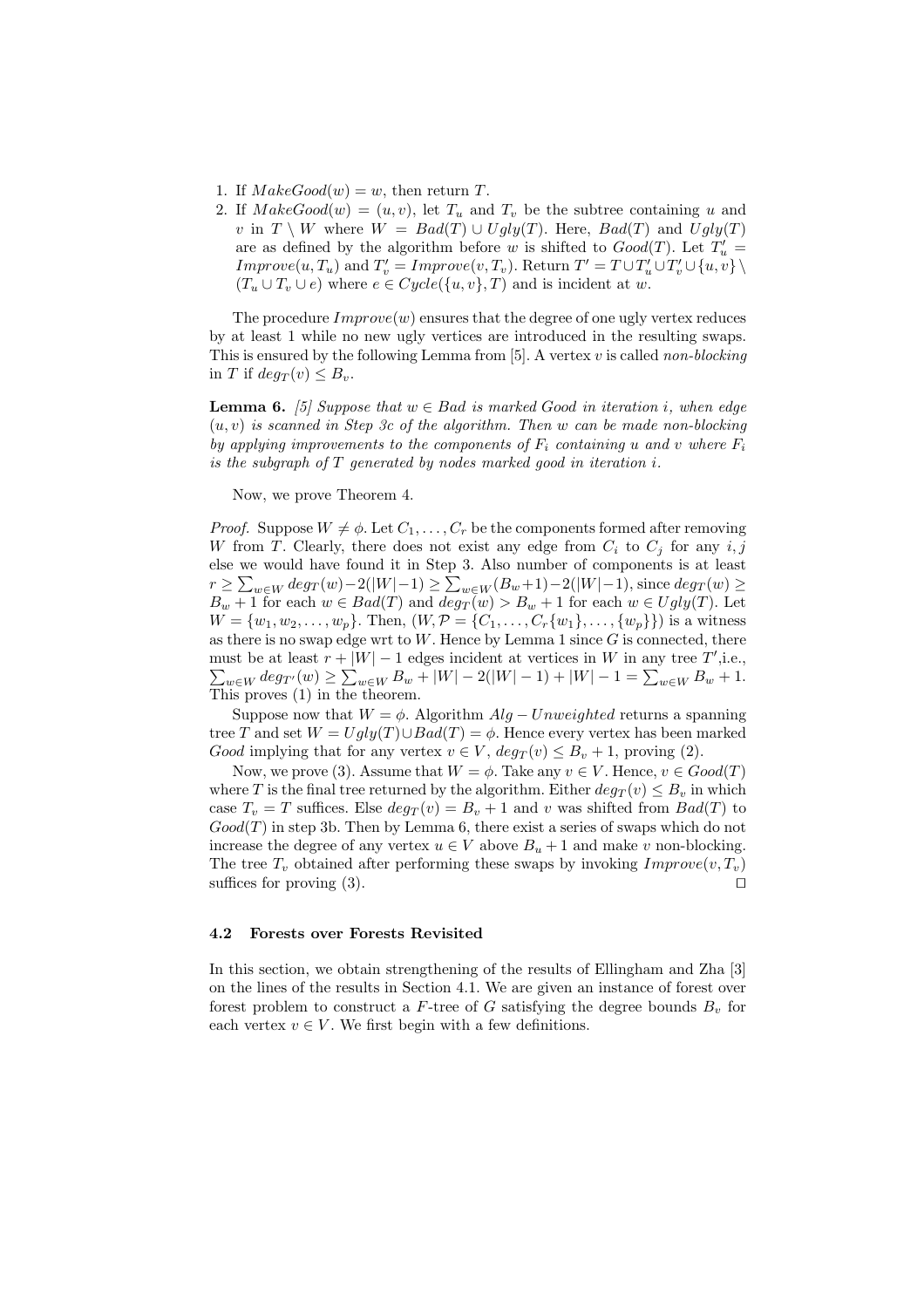Let  $\mathcal{C}(F)$  be set of connected components of F. We will refer these connected components as *supernodes*. For any vertex v, we will denote  $F_v$  to be the supernode containing  $v$ .

We present the following theorem in the spirit of Theorem 4.

**Theorem 5.** Given a graph  $G = (V, E)$ , a forest F, a degree bound  $B_v$  for each vertex  $v \in V$ , there exists a polynomial time algorithm StrongForest which returns a F-tree H of G and witness set  $(W, \mathcal{C}_W)$  where  $W \subset V$  and  $\mathcal{C}_W$  is a partition of  $\mathcal{C}(F)$  such that

- 1. Infeasibility: If  $W \neq \phi$ , then  $\sum_{w \in W} deg_{H'}(w) \geq \sum_{w \in W} B_w + 1 \ \forall \ F$ -trees  $H'$ , i.e, the degree bounds are infeasible for any  $F$ -tree of  $G$ .
- 2. Solution: If  $W = \phi$ , then for each  $v \in V$ ,  $deg_H(v) \leq B_v + 1$  and in each supernode  $F_i \in \mathcal{C}(F)$  there is at most one vertex for which the above inequality is satisfied at equality.
- 3. Strong Solution: If  $W = \phi$  then for each supernode  $F_i \in \mathcal{C}(F)$  there exists a  $F$ -tree  $H_i$  which satisfies the condition (2) above. Moreover, for each vertex  $u \in F_i$  we have  $deg_{H_i}(u) \leq B_u$ .

Ellingham and Zha [3] prove the above theorem with conditions 1 and a weaker version of condition 2 and we strengthen it proving condition 3. Due to space considerations we omit the algorithm and the proof of the theorem since they are very similar to that for trees, only more notationally tedious. They are included in the technical report [13]. Note that the above theorem strictly generalizes Theorem 4, by setting  $F = \emptyset$ .

Another point to note here is that the strong solution guarantee can be applied to each connected component of  $G$ , i.e., we can choose one supernode from each connected component of  $G$  when obtaining the strong solution. This follows from the fact the  $F$ -tree problem over each connected component of  $G$ is independent and can be treated separately. We use this fact critically later in the algorithm for the MDMST problem.

# 5 Delegating Vertices using Refined Witnesses

We now describe an algorithm, which given an MDMST problem on graph  $G =$  $(V, E)$  with cost function c and degree bounds  $B<sub>v</sub>$  gives a better guarantee than one in Section 2. We use the algorithm StrongForest of Theorem 5 instead of the algorithm forest over forest to obtain a improved guarantee for the MDMST problem.

# Algorithm Delegate-and-Conquer:

## 1. Step 1: Initialization

Solve the LP relaxation for the MDMST problem to obtain the optimal solution  $x^*$  and if  $c(x^*) > c_{MST}$ , we declare the instance infeasible. Let solution<br> $B_v^i = \sum$  $e \in \delta(v), c(e) = i x_e^*$  for each  $v \in V$  and for each  $i = 1, \ldots, k$ . Observe that  $\sum_{i=1}^{k} B_v^i \leq B_v$  for each  $v \in V$ . Observe that by Lemma 5, invoking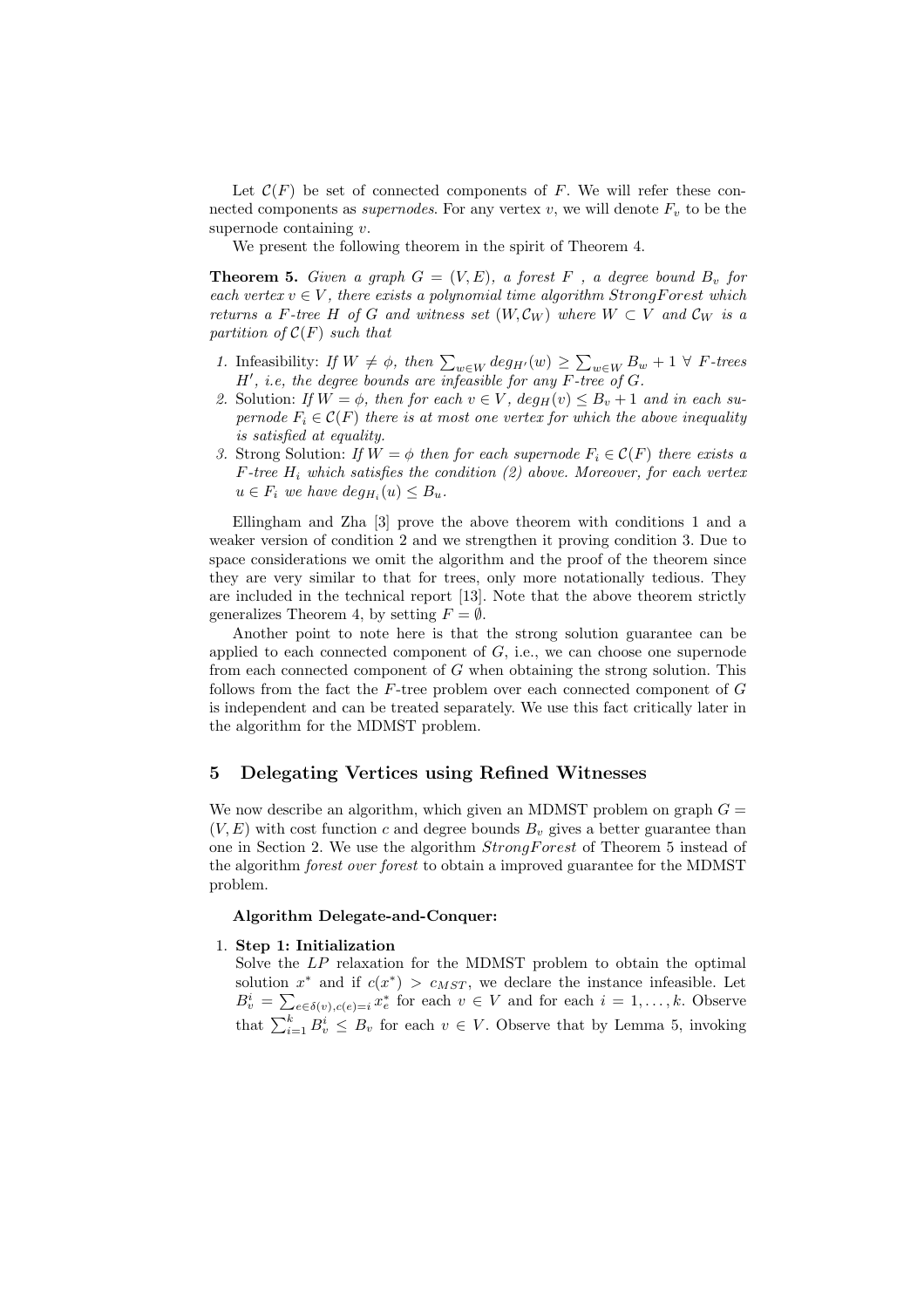the algorithm  $Strong Forest$  of Theorem 5 to construct a  $G^{\leq i-1}$ -tree of  $G^{\leq i}$ with degree bounds  $\lceil B_v^i \rceil$  will always result in an empty witness set.

2. Step 2: Using StrongForest

Find a  $G^{\leq k-1}$ -tree  $H^k$  of  $G^{\leq k}$  with degree bounds  $\lceil B_v^k \rceil$  for each vertex v using the algorithm described in Theorem 5. Let  $S^k = \{v | deg_{H^k}(v) = [B_v^k] +$ 1}. Observe that at most one vertex of any connected component of  $G^{\leq k-1}$ lies in  $S<sup>k</sup>$ . This follows from condition (2) of Theorem 5 as each connected component of  $G^{\leq k-1}$  is a supernode in the forest-over-forest problem solved. Also, let  $M^k = H^k$ .

- 3. Step 3: Delegating the vertices to cost classes
	- For  $i = k 1$  down to 1, repeat
	- (a) From each connected component of  $G^{\leq i}$  there is at most one vertex in  $S^{i+1}$  (proved in Lemma 7). Apply algorithm  $Strong Forest$  of Theorem 5 to each component  $G_j^i$  of graph  $G^{\leq i}$ . Apply condition (3) of Theorem 5 by selecting from each component  $G_j^i$  the supernode containing v where  $v \in S^{i+1}$  to obtain  $G^{\leq i-1}$ -tree  $M^i$  of  $G^{\leq i}$ .
	- (b) Define  $S^i = \{v | deg_{\bigcup_{r=i}^{k} Mr}(v) = (\sum_{j=i}^{k} [B_{ij}^{j}]) + 1\}$

Return  $T = \bigcup_{i=1}^{k} M^i$ .

**Theorem 6.** Given an instance of the MDMST problem over a graph  $G =$  $(V, E)$ , cost function c and degree bound  $B_v$  for vertex  $v \in V$ , Algorithm Delegateand-Conquer returns either an MST T such that  $deg_T(v) \leq B_v + k$  or shows that the degree bounds are infeasible for any MST. Here k is the number of different costs in any MST.

*Proof.* We declare the problem infeasible when  $c(x^*) > c_{MST}$  in which case the problem is clearly infeasible. The Step 2 of the algorithm returns  $G^{\leq k-1}$ -tree  $H^k$  of graph  $G^{\leq k}$  satisfying the conditions of Theorem 5. First we prove the following claim.

**Lemma 7.** There is at most one vertex of  $S<sup>i</sup>$  in each connected component of  $G^{\leq i-1}$  for each  $1 \leq i \leq k$ .

*Proof.* The proof of the claim is by induction for  $i = k$  down to 1. Clearly, this is true for  $S^k$  from condition (2) of Theorem 5. Suppose it is true for  $S^{i+1}$  such that  $2 \leq i+1 \leq k$ . We claim that it is true for  $S<sup>i</sup>$ . Observe that the candidate vertices for  $S^i$  are vertices in  $S^{i+1}$  or vertices which exceed their corresponding degree bound  $[B^i_n]$  in  $M^i$ .

Take any connected component  $G_j^{i-1}$  of  $G^{\leq i-1}$ . If there is some vertex v in  $G_j^{i-1}$  that is in  $S^{i+1}$ , then  $G_j^{i-1}$  is chosen in Step 3(a) of the algorithm as the selected supernode. Hence, no vertex in this connected component exceeds the degree bound  $[B_v^i]$  in  $M^i$  by condition (3) of Theorem 5. Hence, v remains the only vertex that might exceed its total degree bound in  $\cup_{r=i}^k M^i$ . Else, if the connected component of  $G^{\leq i-1}$  is such that there is no vertex of  $S^{i+1}$  in it, then we introduce at most one vertex which exceeds the degree bound in  $M^i$  by condition (2) of Theorem 5. In either case there is at most one vertex of  $S^i$  in each component of  $G^{\leq i-1}$ . Hence, the property holds for each  $1 \leq i \leq k$ . □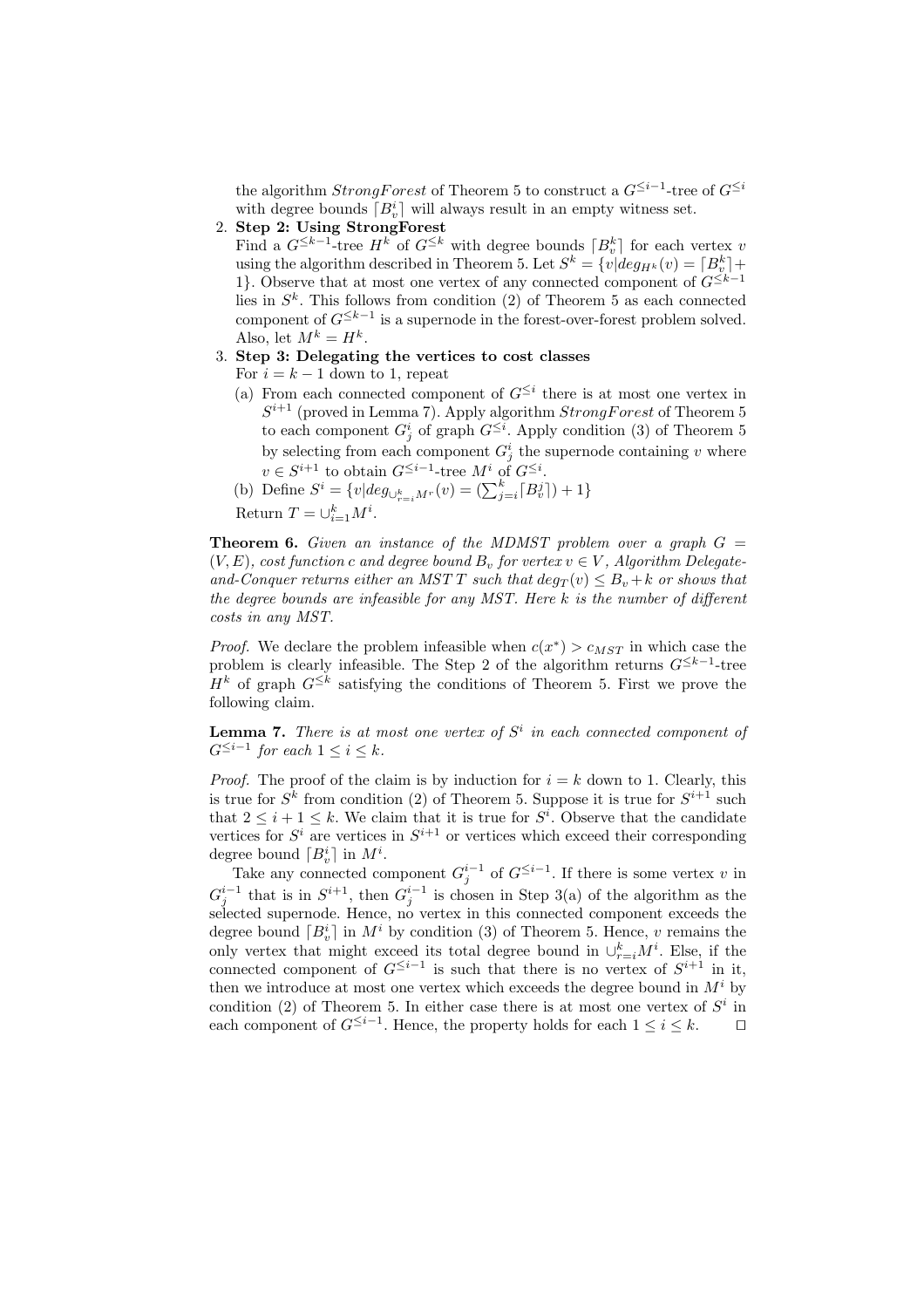Hence, we obtain  $deg_T(v) = \sum_{i=1}^k deg_{M^i}(v) \leq (\sum_{i=1}^k [B^i_v]) + 1 < \sum_{i=1}^k (B^i_v +$  $1+1 = B_v + k + 1$ . This implies that  $deg_T(v) \leq B_v + k$  for each  $v \in V$ .  $\Box$ 

Observe that in the above proof, if each  $B_v^i$  were integral, then we would have obtained that  $deg_T(v) \leq B_v + 1$  as we would "save"  $k - 1$  in rounding of fractional values.

# References

- 1. Kamalika Chaudhuri, Satish Rao, Samantha Riesenfeld, and Kunal Talwar. What would Edmonds do? Augmenting Paths and Witnesses for degree-bounded MSTs. In Proceedings of 8th. International Workshop on Approximation Algorithms for Combinatorial Optimization Problems, 2005.
- 2. Kamalika Chaudhuri, Satish Rao, Samantha Riesenfeld, and Kunal Talwar. Push Relabel and an Improved Approximation Algorithm for the Bounded-degree MST Problem. In To Appear in ICALP, 2006.
- 3. Mark Ellingham and Xiaoya Zha. Toughness, trees and walks. J. Graph Theory, 33:125–137, 2000.
- 4. T. Fischer. Optimizing the degree of minimum weight spanning trees. Technical report, Department of Computer Science, Cornell University, 1993.
- 5. Martin Furer and Balaji Raghavachari. Approximating the minimum degree spanning tree to within one from the optimal degree. In SODA '92: Proceedings of the third annual ACM-SIAM symposium on Discrete algorithms, pages 317–324, Philadelphia, PA, USA, 1992. Society for Industrial and Applied Mathematics.
- 6. Michael R. Garey and David S. Johnson. Computers and Intractability: A Guide to the Theory of NP-Completeness. W. H. Freeman & Co., New York, NY, USA, 1979.
- 7. Michel Goemans. Personal Communication.
- 8. G. Gutin and A P Punnen eds. Traveling salesman problem and its variations. Kluwer Publications, 2002.
- 9. J. Könemann and R. Ravi. A matter of degree: Improved approximation algorithms for degree-bounded minimum spanning trees. In STOC '00: Proceedings of the thirty-second annual ACM symposium on Theory of computing, pages 537–546, New York, NY, USA, 2000. ACM Press.
- 10. Jochen K¨onemann and R. Ravi. Primal-dual meets local search: Approximating MST's with nonuniform degree bounds. In *STOC* '03: Proceedings of the thirtyfifth annual ACM symposium on Theory of computing, pages 389–395, New York, NY, USA, 2003. ACM Press.
- 11. Fumei Lam and Alantha Newman. Traveling salesman path perfect graphs. Preprint, 2006.
- 12. George L. Nemhauser and Laurence A. Wolsey. Integer and combinatorial optimization. Wiley-Interscience, New York, NY, USA, 1988.
- 13. R. Ravi and Mohit Singh. Delegate and Conquer: An LP-based approximation algorithm for Minimum Degree MSTs. Technical report, Tepper School of Business, Carnegie Mellon University, 2006.

# A Algorithm StrongForest

In this section, we give the algorithm claimed in Theorem 5 and prove its correctness.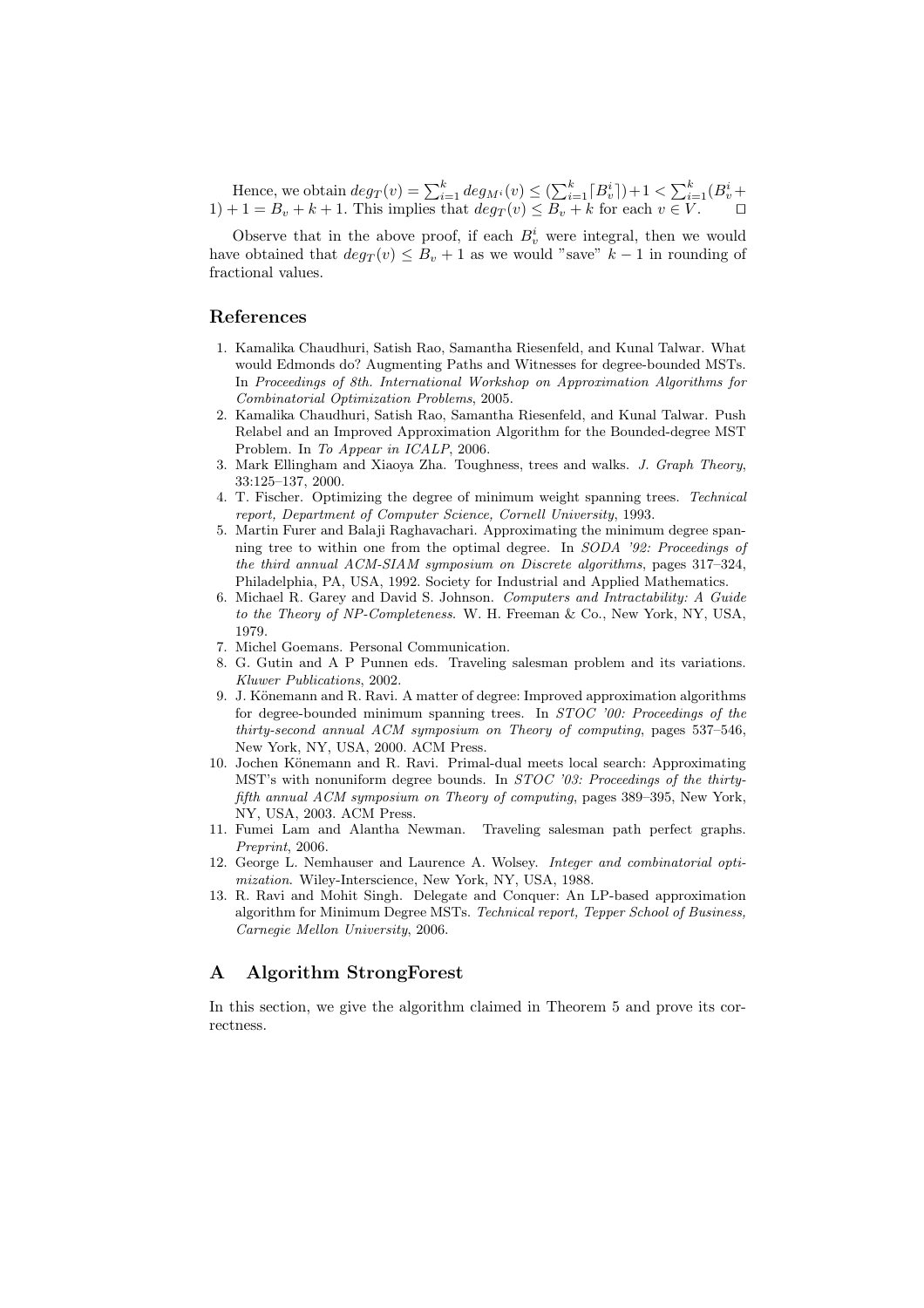We assume in the sequel that  $G$  is connected since the same argument can be used independently for each connected component of G.

## A.1 Definitions

We first begin with a few definitions.

Given a forest F of graph G and a F-tree H and degree bounds  $B_v$  for each vertex v, a vertex v is called Ugly if  $deg_H(v) \ge B_v + 2$ , Bad if  $deg_H(v) = B_v + 1$ and Tight if  $deg_H(v) = B_v$  and  $Good$  if  $deg_H(v) \leq B_v - 1$ . We will also use Ugly to denote the set of vertices which are called Ugly. Also, we let  $\mathcal{C}(F)$ denote the components of F. For each component  $F_i \in \mathcal{C}(F)$  (we will also refer them as "supernodes"). A super node  $F_i$  is called *Clean* if  $F_i \subset Good \cup Tight$ , Dangerous if  $|F_i \cap Bad| = 1$  and  $F_i \cap Ugly = \phi$ . If a supernode is not *Clean* or Dangerous, then it is called a Mob. Observe that,  $F_i$  is a Mob iff  $F_i \cap Ugly \neq \phi$  or  $|F_i \cap Bad| \geq 2$ . Loosely, the definitions of Clean, Dangerous and Mob supernodes are intended to generalize those of Tight/Good, Bad and Ugly nodes. Let  $\mathcal{C}(F)$ be set of connected components of  $F$ . We will refer these connected components as supernodes. Given a edge  $e \notin H$  for F-tree H, we let  $Cycle(H, e)$  denote the set of all the vertices which have an edge of  $H$  incident on them in the cycle formed by e in  $H \cup F$ . For any vertex v, we will denote  $F_v$  to be the component of  $F$  containing  $v$ .s

A vertex v in a F-tree H is called non-blocking if either  $v \in Good$  or  $v \in Tight$ and  $F_v \in Clean$ . In the first case, v is called non-blocking of Type I and in the latter case, v is called non-blocking of Type II.

#### A.2 Algorithm

The algorithm  $Strong Forest$  is as follows:

- 1. Initialize with any  $F$ -tree  $H$ .
- 2. Let  $W$ it $C = \{C_i \in \mathcal{C}(F) | e \text{xcess}_H(C_i) > 0\}$  $Horrendous = \{v|v \text{ is Bad or Ugly and } F_v \in Mob\},\$  $Awful = \{v|v \text{ is Bad and } F_v \in Dangerous \text{ or } v \in Tight and F_v \in Dangerous\cup$  $Mob$ .  $Fine = V \setminus (Horrendous \cup Awful)$ .  $Makefine(u) = \{u\}$  for each  $u \in Fine$ . If  $Horrendous \cup Awful = \phi$  then return  $(H, \phi, \phi)$
- 3. If there exist an edge  $e = (u, v) \notin E(H)$  such that  $w \in Cycle(H, e) \cap$ Horrendous and  $u, v \in \text{ Fine}, \text{ then let } T'_u = \text{Improve}(H, T_u, u), T'_v =$  $Improve(H, T_v, v), H \leftarrow H \cup T'_u \cup T'_v \cup \{u, v\} \setminus (T_u \cup T_v \cup \{f\})$  where f is the edge incident at w in  $Cycle(H, e)$ . Goto Step 2. Else
- 4. If there exist edges  $e = (u, v) \notin H$  such that  $w' \in Cycle(H, e) \cap Awful$  such that both u and  $v \in Fine$ , do for each  $w \in Cycle(H, e) \cap Awful$ :
	- (a)  $Awful \leftarrow Awful \setminus \{w\}$ ,  $Func \leftarrow Fine \cup \{w\}$
	- (b)  $Makefine(w) = \{u, v\}.$
	- (c) If  $F_w \in *Dangerows*$  and  $w \in$  Bad then for each  $x \in Awful \cap F_w$  do //Bad Vertex takes responsibility for all tight vertices in its supernode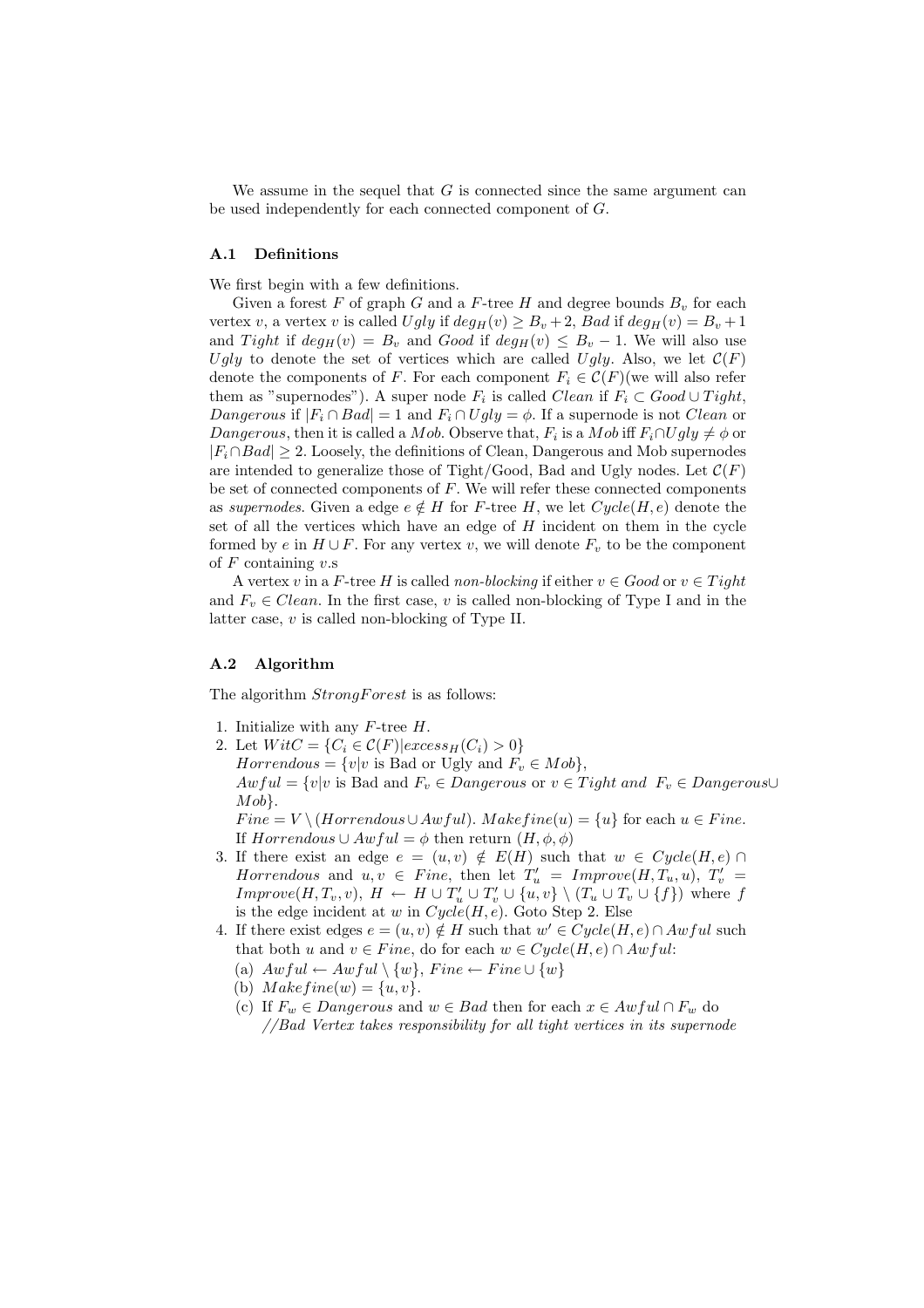- i.  $Awful \leftarrow Awful \setminus \{x\}$ , Fine  $\leftarrow$  Fine  $\cup \{x\}$ ii.  $Makefine(x) = \{w\}$ and  $WitC \leftarrow WitC \setminus \{F_w\}$ and goto Step 2. Else
- 5. Return  $(H, W, C_W)$  where  $W = Horrendous \cup Awful$  and  $C_W$  is the set of connected components of G formed after removing all edges of H incident at vertices of W.

Here, the procedure,  $Improve(H, T, w)$  is defined as follows:

- 1. Good: If  $Makefine(w) = w$ , return H.
- 2. Tight: If  $Makefine(w) = x$ , return  $Improve(H, T_x, x)$  where  $T_x$  is the subtree containing x in  $H\setminus (Awful\cup Horrendous)$  where  $Awful$  and  $Horrendous$ are as defined by the Algorithm before  $w$  was was included to  $\ni$ ine.
- 3. Bad: If  $Makefine(w) = (u, v)$ , then let  $T'_u = Improve(H, T_u, u)$  and  $T'_v =$ Improve $(H, T_v, v)$  where  $T_u, T_v$  are the subtrees containing u and v in H  $(Awful \cup Horrendous)$  at the time u and v were shifted to Fine. Return  $H' \leftarrow H \cup T'_u \cup T'_v \cup \{u, v\} \setminus (T_u \cup T_v \cup \{e\})$  where  $e \in \delta(w) \cap Cycle(T, \{u, v\})$



Fig. 1. In the above example,  $B_v = 1$  for each  $v \in V$ . The algorithm returns  $W = \phi$ . Improve(w) returns the tree such that  $deg(w) = B_w$ . Here,  $Makefine(w) = \{v_1, v_2\}$ ,  $Makefine(v_1) = {u_1, u_2}, Makefine(v_2) = {u_3, u_4} and Makefine(u_i) = u_i$  for each i.

For the purpose of clarity, let us fix an iteration of the algorithm for the following definition and Lemma 8. For each vertex  $v$  that is included in Fine in this iteration, let  $Awful(v)$  and  $Horrendous(v)$  denote the sets as defined by the algorithm exactly after  $v$  is included in Fine.

Before we prove Theorem 5, we prove the following lemma.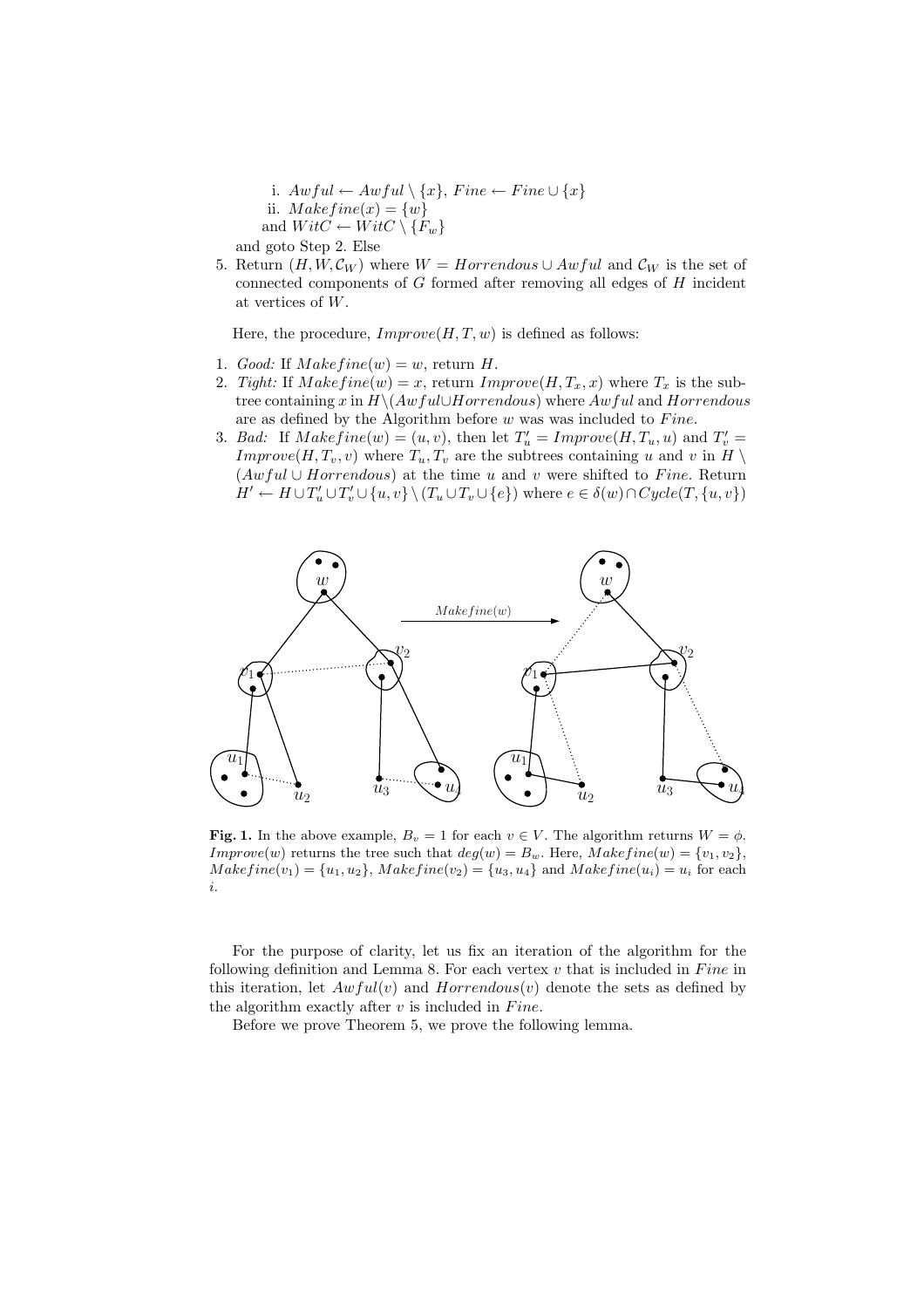**Lemma 8.** Let  $H$  be a  $F$ -tree and  $w$  be a vertex which is included in set Fine by the algorithm in some iteration. Then, a call to  $Improve(H, T, w)$  where T is the subtree containing v in  $H \setminus (Awful(w) \cup Horrendous(w))$  returns a subtree  $T'$ such that w is non-blocking in H'. Moreover, if  $w \in Bad$  then w is non-blocking of Type II. Also, no new supernodes are included in Mob.

*Proof.* Structural Induction on  $Makefine(w)$ .

- $-Makefine(w) = \{w\}$ : Then  $w \in Good$  in Step 2 of the algorithm and  $deg_H(w) \leq B_w - 1$ . Hence, w is non-blocking in H and the  $Improve(H, T, w)$ return  $T$ . Clearly,  $H$  satisfies all the conditions of the Lemma.
- $Makefine(w) = \{v\}$ : then  $v \in Bad$  and  $F_v = F_w$  is Dangerous.(This assignment takes place in Step 4c of the algorithm. Both  $v$  and  $w$  are in the same supernode with v the only vertex which exceeds its degree). Since  $v \in Fine$ , by induction hypothesis we have  $T_v' = \text{Improve}(H, T_v, v)$  such that v is nonblocking of type II in  $H' = H \cup T'_v \setminus T_v$ . Hence, in  $H'$ ,  $F_v$  is clean. But as  $F_v = F_w$ , we have that w is non-blocking in H'. Also observe that  $T_v$ is a subset of  $T$  follows from the fact that  $v$  was included in  $Fine$  before  $w$  in this iteration. Moreover, no new mob supernodes are introduced by induction hypothesis.
- $Makefine(w) = (u, v)$  and  $w \in Tight$ . Observe that  $w \in Awful(u)$  $Awful(v)$ . Using the fact that algorithm only decreases the sets  $Awful$  in any iteration, we have that both  $T_u$  and  $T_v$  lie in different component of  $H \setminus (Awful(w) \cup Horrendous(w) \cup \{w\})$ . Hence,  $T'_u$  and  $T'_v$  do not share any nodes. If  $H'' = H \cup T'_u \cup T'_v \setminus (T_u \cup T_v)$ , then we have *both* u and v are non-blocking in H''. Then  $H' = H \cup \{u, v\} \setminus e$  where e is an edge incident at w in  $Cycle(H, \{u, v\})$  satisfies that  $w \in Good$  and hence, non-blocking. Clearly, we did not introduce any new mob nodes in  $H''$  by induction. Since, both u and v were non-blocking in  $H''$ , the inclusion of edge  $\{u, v\}$  does not introduce any new mobs in  $H'$ .
- $Makefine(w) = (u, v)$  and  $w \in Bad$ . Observe that w is the only vertex from  $F_w$  which is *Bad* else  $F_w$  would have been a mob and we would have decreased the degree of  $w$  in Step  $(3)$ . Following the same notation as in the previous case, we can argue that  $w$  is non-blocking of Type II in  $H'$ . Consider  $H'' = H \cup T'_u \cup T'_v \setminus (T_u \cup T_v)$  as defined in the previous case. Clearly,  $v \in Bad$ in  $H''$  as  $w ∈ Awful(v) ∪ Awful(u)$ . Since, no new mobs are introduced in  $H''$ , we have that  $F_w$  is Dangerous and w is the only vertex in  $F_w$  which exceeds its degree bound. Introduction of the edge  $\{u, v\}$  and removal of e reduces the degree of w and w is a tight vertex in  $H'$ . Moreover, if any of u or v are in  $F_w$  then they must be *Good* in  $H''$ . This implies that inclusion of edge  $\{u, v\}$  in H<sup>tt</sup> does not introduce any Bad vertex in  $F_w$ . Hence, w is non-blocking of Type II in  $H'$ . The fact that no mobs are introduced in  $H'$ follows directly from induction hypothesis.

#### Proof of Theorem 5:

Proof of property (1): Suppose  $W \neq \phi$  is returned along with forest H. Clearly, there does not exist any edge between two components of  $H \setminus W$  else